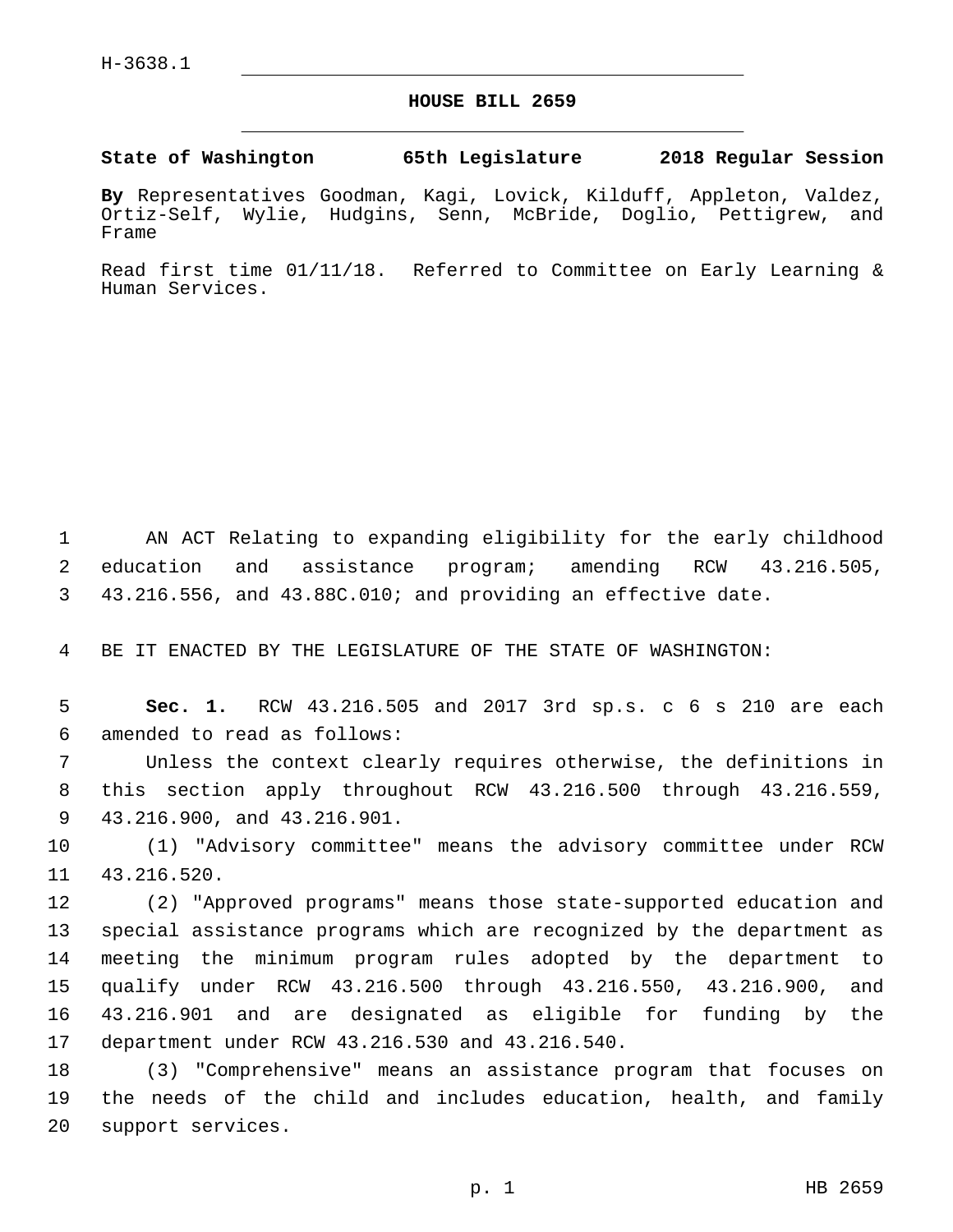(4) "Eligible child" means a child not eligible for kindergarten 2 whose family income is at or below one hundred ((ten)) eighty-five percent of the federal poverty level, as published annually by the federal department of health and human services, and includes a child whose family is eligible for public assistance, and who is not a participant in a federal or state program providing comprehensive services; a child eligible for special education due to disability under RCW 28A.155.020; and may include children who are eligible under rules adopted by the department if the number of such children equals not more than ten percent of the total enrollment in the early childhood program. Priority for enrollment shall be given to children from families with the lowest income, children in foster care, children who are members of a federally recognized tribe, or to eligible children from families with multiple needs.

 (5) "Family support services" means providing opportunities for 16 parents to:

 (a) Actively participate in their child's early childhood 18 program;

 (b) Increase their knowledge of child development and parenting 20 skills;

21 (c) Further their education and training;

 (d) Increase their ability to use needed services in the 23 community;

24 (e) Increase their self-reliance.

 **Sec. 2.** RCW 43.216.556 and 2017 3rd sp.s. c 22 s 1 are each 26 amended to read as follows:

 (1) Funding for the program of early learning established under this chapter must be appropriated to the department. Allocations must be made on the basis of eligible children enrolled with eligible 30 providers.

 (2) The program shall be implemented in phases, so that full implementation is achieved in the ((2022-23)) 2028-29 school year.

 (3) For the initial phase of the early learning program in school years 2011-12 and 2012-13, the legislature shall appropriate funding to the department for implementation of the program in an amount not less than the 2009-2011 enacted budget for the early childhood education and assistance program. The appropriation shall be sufficient to fund an equivalent number of slots as funded in the 2009-2011 enacted budget.39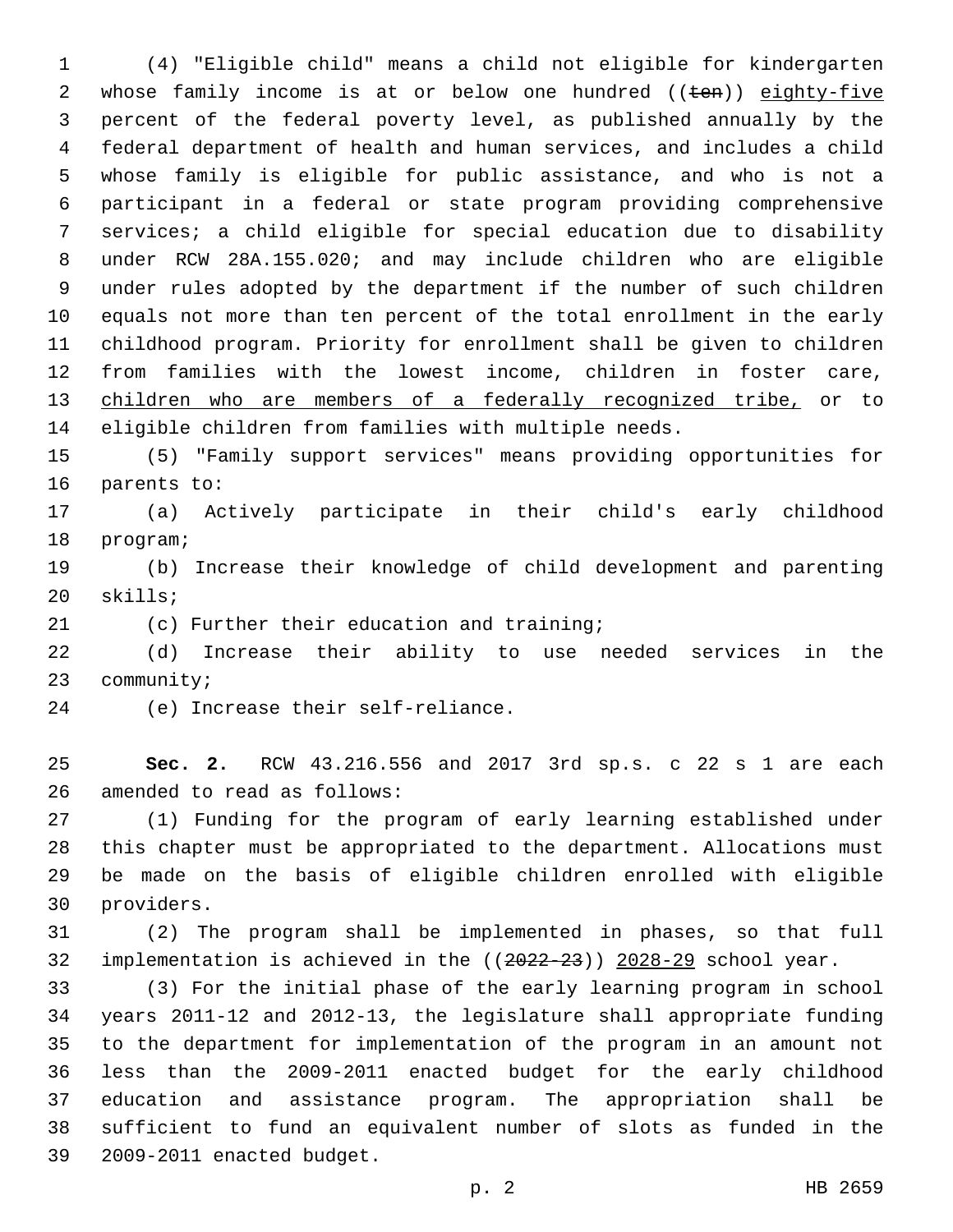(4) Beginning in the 2013-14 school year, additional funding for the program must be phased in beginning in school districts providing all-day kindergarten programs under RCW 28A.150.315. (5)(a) Beginning in the 2019-20 school year, funding for the program must be phased in based on the forecasted caseload of children eligible and projected to participate prepared under chapter 43.88C RCW and according to the following schedule: (i) No less than forty percent of the caseload in the 2019-2021 biennium; (ii) No less than fifty percent of the caseload in the 2021-2023 biennium; (iii) No less than sixty-five percent of the caseload in the 2023-2025 biennium; (iv) No less than eighty percent of the caseload in the 2025-2027 biennium; and (v) No less than one hundred percent of the caseload in the 2027-2029 biennium. (b) The department shall prioritize eligible children for enrollment according to a system of risk factors and priority points adopted by the department in rule. The priority system must include the populations identified in RCW 43.216.505(4) and consideration of the following risk factors: (i) Child welfare system involvement; (ii) Developmental delay or disability; (iii) Domestic violence; (iv) English as a second language; (v) Expulsion from an early learning setting; (vi) Homelessness; (vii) A parent who is or has been incarcerated; and (viii) A parent with a substance abuse or mental health treatment need. (6) Funding shall continue to be phased in each year until full statewide implementation of the early learning program is achieved in the ((2022-23)) 2028-29 school year, at which time any eligible child 35 shall be entitled to be enrolled in the program. ( $(\overline{6})$ ) (7) School districts and approved community-based early learning providers may contract with the department to provide services under the program. The department shall collaborate with school districts, community-based providers, and educational service

districts to promote an adequate supply of approved providers.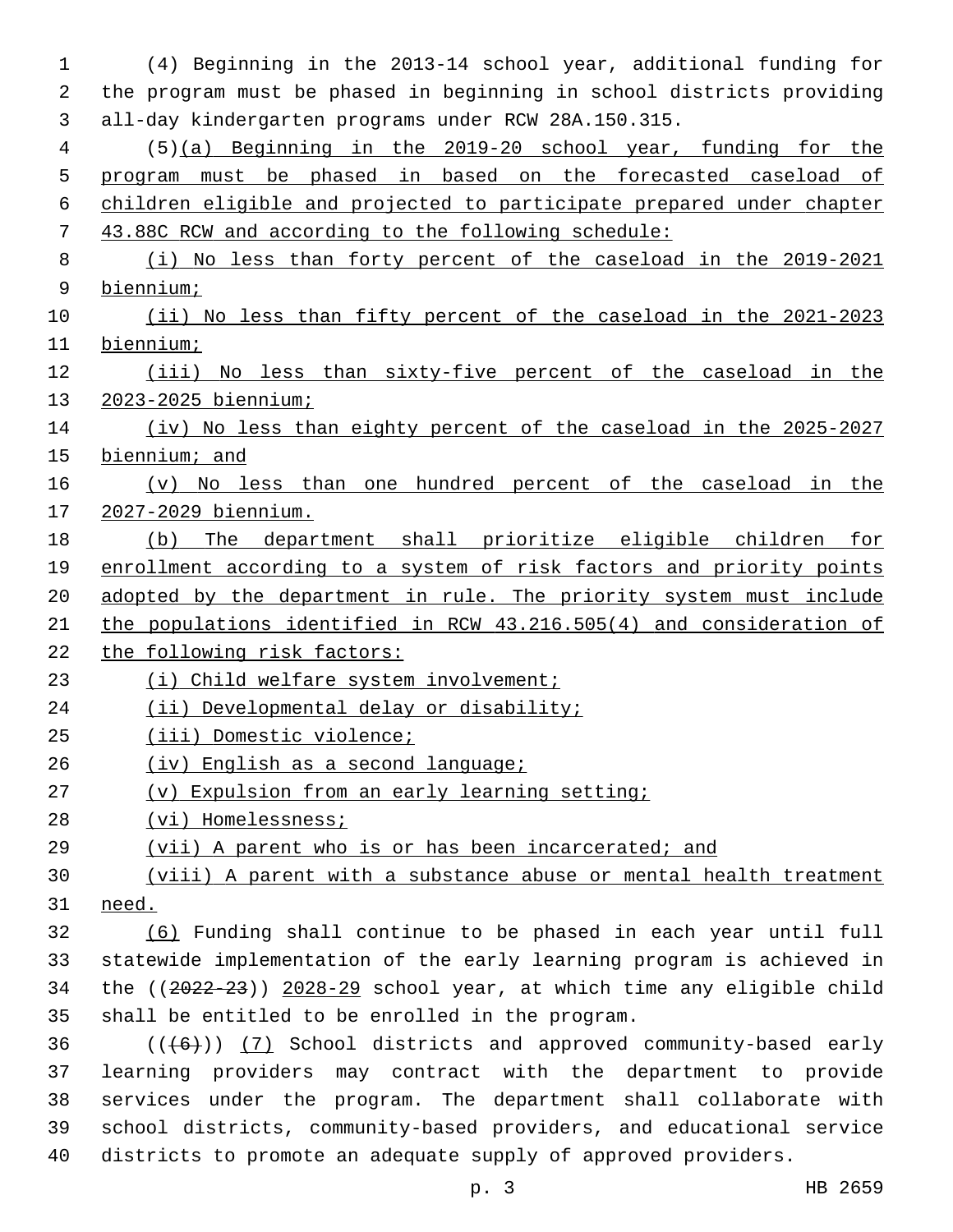**Sec. 3.** RCW 43.88C.010 and 2015 c 128 s 2 are each amended to 2 read as follows:

 (1) The caseload forecast council is hereby created. The council shall consist of two individuals appointed by the governor and four individuals, one of whom is appointed by the chairperson of each of the two largest political caucuses in the senate and house of representatives. The chair of the council shall be selected from among the four caucus appointees. The council may select such other 9 officers as the members deem necessary.

 (2) The council shall employ a caseload forecast supervisor to supervise the preparation of all caseload forecasts. As used in this chapter, "supervisor" means the caseload forecast supervisor.

 (3) Approval by an affirmative vote of at least five members of the council is required for any decisions regarding employment of the supervisor. Employment of the supervisor shall terminate after each term of three years. At the end of the first year of each three-year term the council shall consider extension of the supervisor's term by one year. The council may fix the compensation of the supervisor. The supervisor shall employ staff sufficient to accomplish the purposes 20 of this section.

 (4) The caseload forecast council shall oversee the preparation of and approve, by an affirmative vote of at least four members, the official state caseload forecasts prepared under RCW 43.88C.020. If the council is unable to approve a forecast before a date required in RCW 43.88C.020, the supervisor shall submit the forecast without approval and the forecast shall have the same effect as if approved 27 by the council.

 (5) A councilmember who does not cast an affirmative vote for approval of the official caseload forecast may request, and the supervisor shall provide, an alternative forecast based on 31 assumptions specified by the member.

 (6) Members of the caseload forecast council shall serve without additional compensation but shall be reimbursed for travel expenses in accordance with RCW 44.04.120 while attending sessions of the council or on official business authorized by the council. Nonlegislative members of the council shall be reimbursed for travel expenses in accordance with RCW 43.03.050 and 43.03.060.

(7) "Caseload," as used in this chapter, means:

 (a) The number of persons expected to meet entitlement requirements and require the services of public assistance programs,

p. 4 HB 2659